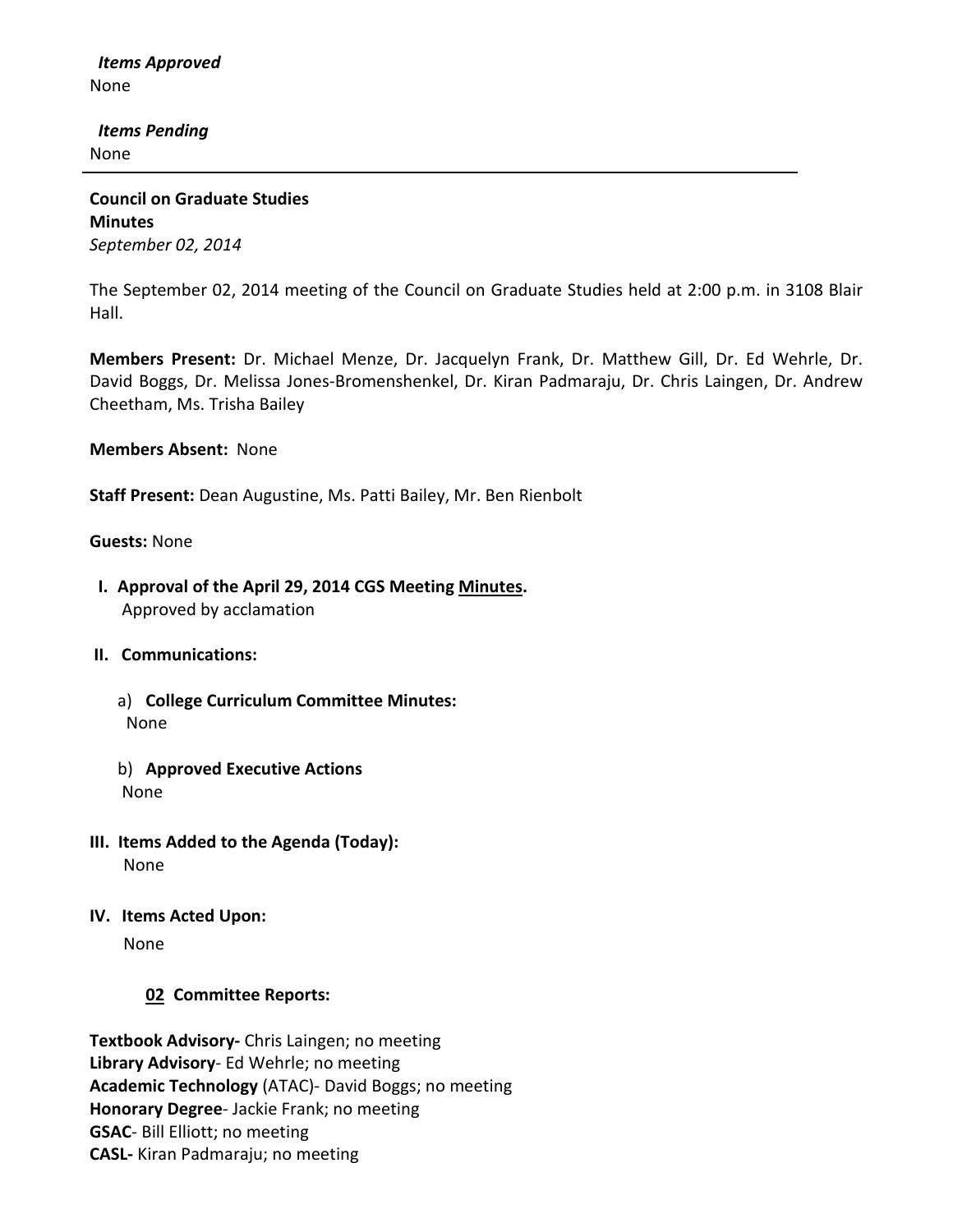## **CAA Processes Subcommittee-** Michael Menze; no meeting

#### **03 Other Items:**

None

## **04 Dean's Report:**

- o CGS orientation
- o Recommendatio[n memo](http://castle.eiu.edu/~eiucgs/documents/2014-2015CommencementFacultyMarshal.pdf) concerning 2014-2015 Commencement and Faculty Marshal Nominations
- o Commencement speaker series
- o Report on Committees
- o Publishing Scholars Reception October 29
- o Graduate School Philanthropy Program October 04, 2014 at Lincoln Museum
- o Thesis Withholding Policy Implementation
- o Graduate Assistantship Reporting Process
- o Global Ambassadors Program September 12-13
- o On-Line Board
- o LIFE Center
- o PSM Board
- o Interdisciplinary Board
- o Deadlines:

**Sep 30** - Commencement speaker essays due

**Oct 03** – Outstanding Graduate Alumni nomination due

**Oct 09** – Distinguished Master's Thesis nominations due

### **Graduate School Fall Events**

| Sep 02        | 04:30 pm           | Graduate Leaders Summit                  | 1895 Room               |
|---------------|--------------------|------------------------------------------|-------------------------|
| Sep 04        | $02:00 \text{ pm}$ | Sustainable Energy Board                 | 3108 Blair              |
| <b>Sep 11</b> | $02:00 \text{ pm}$ | <b>Interdisciplinary Board</b>           | 3108 Blair              |
| Sep 23        | 03:00 pm           | <b>On-Line Graduate Studies Board</b>    | 3108 Blair              |
| <b>Oct 15</b> | 10:00-02:00 pm     | <b>Graduate School Information Day</b>   | <b>Grand Ball Room</b>  |
| <b>Oct 16</b> | $10:00$ am         | Recruitment and Marketing Workshop       | 1895 Room               |
| <b>Oct 16</b> | 12:00 pm           | <b>Coordinator Appreciation Luncheon</b> | 1895 Room               |
| <b>Oct 23</b> | $02:00 \text{ pm}$ | Life Center Board                        | 3108 Blair              |
| <b>Oct 25</b> | $09:00$ am         | <b>Homecoming Breakfast</b>              | <b>Blair Hall Foyer</b> |
| <b>Oct 28</b> | 03:00 pm           | <b>On-Line Graduate Studies Board</b>    | 3108 Blair              |
| <b>Oct 09</b> | $02:00 \text{ pm}$ | Professional Science Master's Board      | 3108 Blair              |
| <b>Dec 19</b> | 05:00 pm           | <b>Commencement Speakers Reception</b>   | Old Main Foyer          |

2